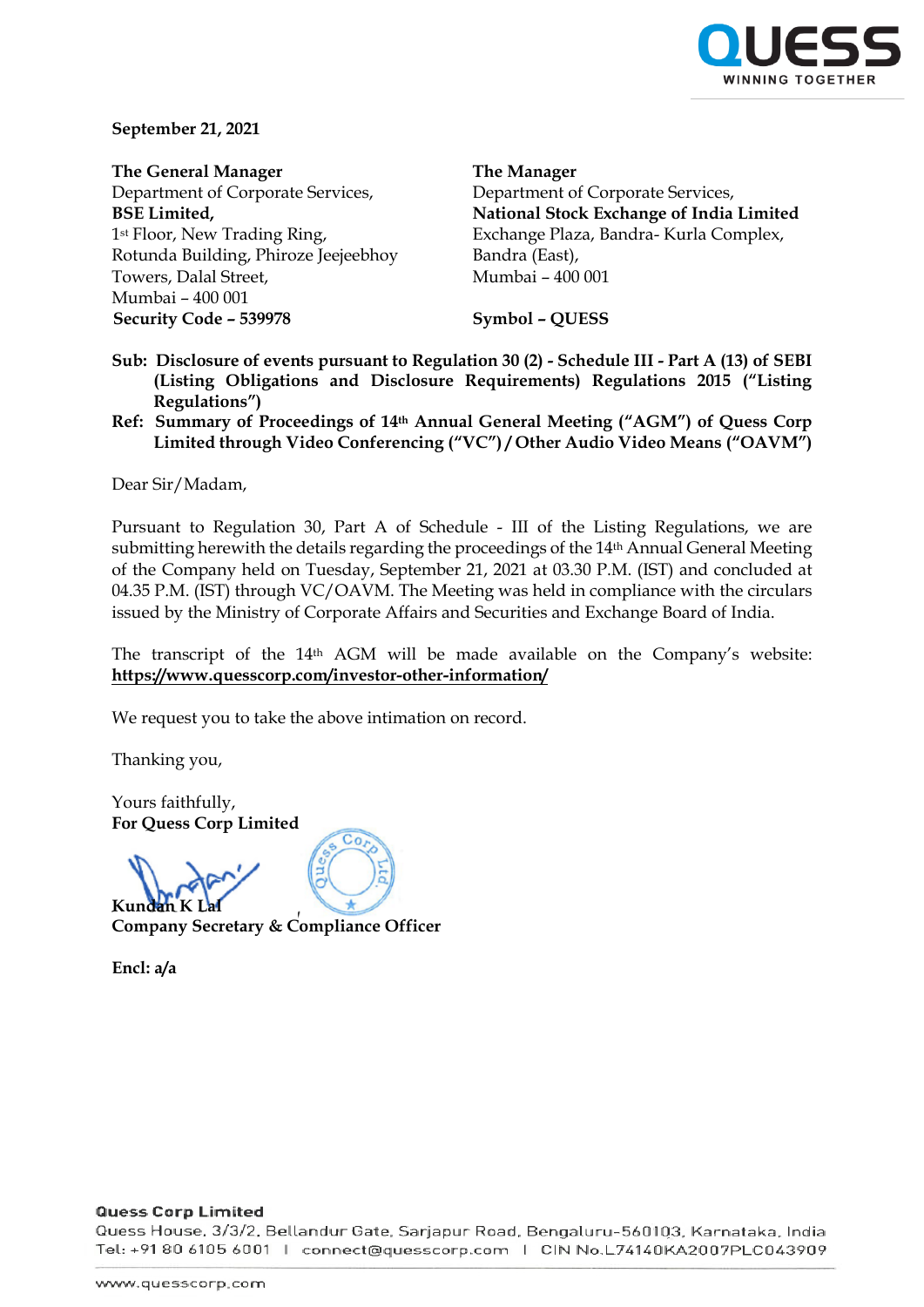

# **DETAILS OF PROCEEDINGS OF THE MEETING**

The 14th Annual General Meeting of the Members of Quess Corp Limited **("the Company")** was held on Tuesday, September 21, 2021 at 03:30 P.M. (IST) through Video Conferencing **("VC") /** Other Audio Video Means **("OAVM")**. The meeting was held in compliance with the General Circular Numbers 20/2020, 14/2020, 17/2020, 39/2020 and 02/2021 issued by the Ministry of Corporate Affairs **("MCA")** and Circular number SEBI/HO/CFD/CMD1/CIR/P/2020/79 dated May 12, 2020 and circular no. SEBI/HO/CFD/CMD2/CIR/P/2021/11 dated January 15, 2021 issued by the Securities and Exchange Board of India **("SEBI")** and as per the applicable provisions of the Companies Act, 2013 and the Rules made thereunder.

| <b>Sl. No.</b> | Name of the Director and Key<br><b>Managerial Personnel</b>                | Designation                               |
|----------------|----------------------------------------------------------------------------|-------------------------------------------|
| 1.             | Mr. Ajit Isaac, joined over VC from Quess<br>Board Room, Bengaluru         | <b>Executive Chairman</b>                 |
| 2.             | Mr. K. Suraj Moraje, joined over VC from<br>Quess Board Room, Bengaluru    | Managing Director & Group CEO             |
| 3.             | Mr. S. Gopalakrishnan, joined over VC<br>from Canada                       | Non-Executive Director                    |
| 4.             | Ms. Revathy Ashok, joined over VC from<br>Bengaluru                        | Non-Executive Independent<br>Director     |
| 5.             | Mr. Sanjay Anandaram, joined over VC<br>from Bengaluru                     | Non-Executive Independent<br>Director     |
| 6.             | Mr. K. R. Girish, joined over VC from<br>Bengaluru                         | Non-Executive Independent<br>Director     |
| 7.             | Mr. Gaurav Mathur, joined over VC from<br>Mumbai                           | Non-Executive Independent<br>Director     |
| 8.             | Mr. N. Ravi Vishwanath, joined over VC<br>from Quess Board Room, Bengaluru | Group Chief Financial Officer             |
| 9.             | Mr. Kundan K Lal, joined over VC from<br>Quess Board Room, Bengaluru       | Company Secretary & Compliance<br>Officer |

## **Directors and Key Managerial Personnel in Attendance:**

### **Other Representatives:**

| Sl. No | <b>Name</b>       | Particulars                                                                  |
|--------|-------------------|------------------------------------------------------------------------------|
| 1.     |                   | Mr. Anand Subramanian, joined over   M/s. Deloitte Haskins & Sells LLP       |
|        | VC from Bengaluru | <b>Statutory Auditors</b>                                                    |
|        |                   | Mr. S.N. Mishra, joined over VC from   Secretarial Auditor and Scrutinizer & |
|        | Bengaluru         | Proprietor of SNM & Associates, Company                                      |
|        |                   | Secretaries.                                                                 |

The meeting commenced at 03:30 PM (IST) and concluded at 04.35 P.M. (IST) (including time allowed for e-voting at AGM).

Mr. Ajit Isaac, Executive Chairman of the Company chaired the meeting and conducted the proceeding. The Chairman extended his warm welcome to all the members and informed that the AGM is being held through video conference in accordance with the circulars issued by the Ministry of Corporate Affairs and SEBI. The Chairman introduced the Directors, Key

### **Quess Corp Limited**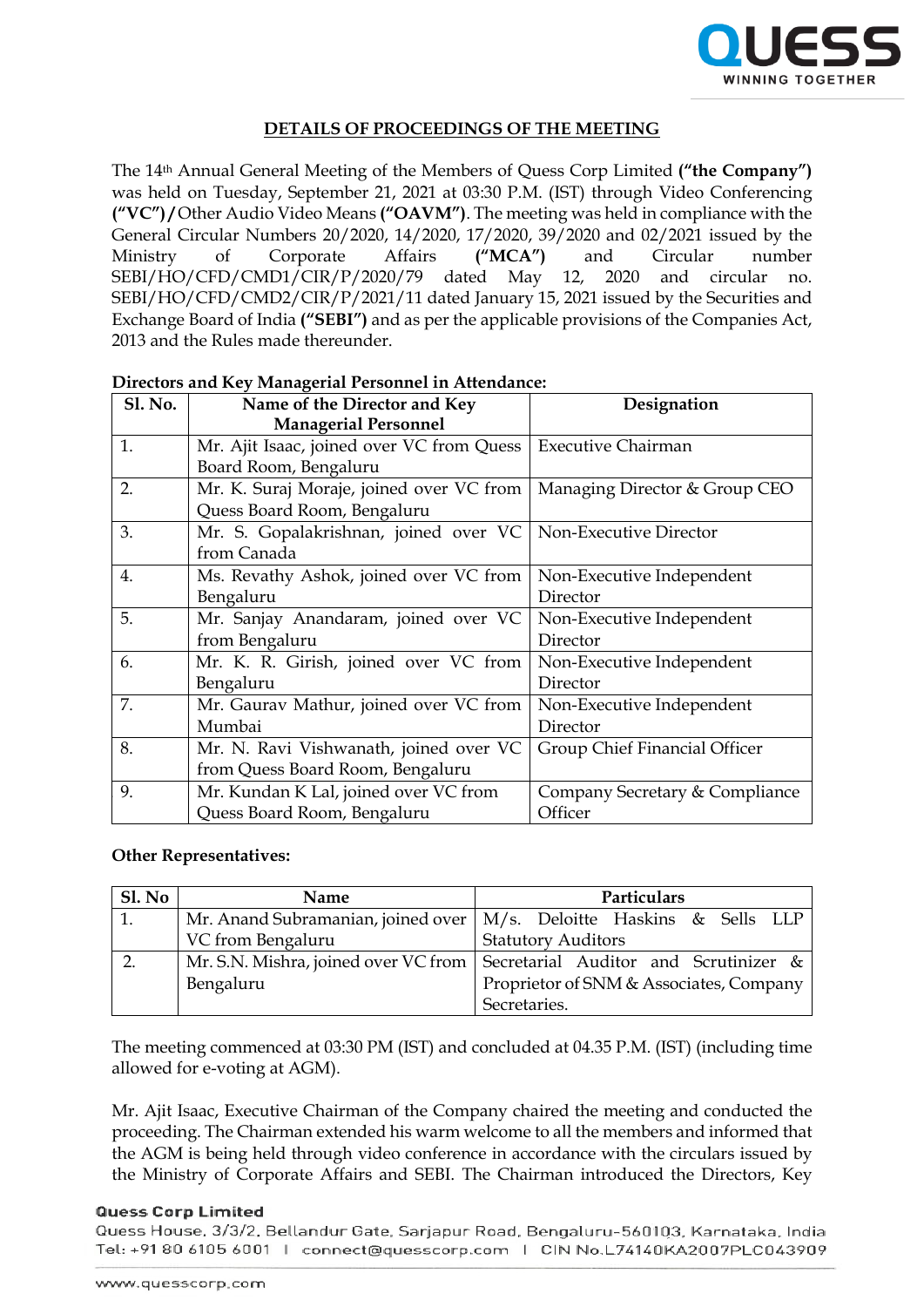

Managerial Personnel, Statutory and Secretarial Auditors joining over VC. The requisite quorum, being present, the Chairman called the meeting to order.

Mr. Kundan K Lal, Company Secretary of the Company provided general instructions to the members regarding participation in the Meeting and the e-voting procedure. He informed that as the AGM is being held through video conference, the facility for appointment of proxies by the members was not applicable and hence the proxy register for inspection is not available. He further informed that the Company had provided the members the facility to cast their votes electronically through remote e-voting on all the resolutions set forth in the notice and the facility for voting through e-voting system was made available during the AGM for Members who had not cast their vote prior to the Meeting. The remote e-voting commenced at 09.00 A.M. (IST) on Thursday, September 16, 2021 and concluded at 05.00 P.M. (IST) on Monday, September 20, 2021.

The Board of Directors had appointed Mr. S. N. Mishra (ICSI Membership No.: FCS 6143/ CP No.: 4684), M/s SNM & Associates, Practicing Company Secretaries as the Scrutinizer to supervise the e-voting process.

The Chairman delivered his speech/presentation on the performance of the Company.

The Chairman further informed that as there were no qualifications/observations in the Independent Auditors' Report, both in Standalone and in Consolidated and in the Secretarial Audit Report. Therefore, it was not necessary to read the said reports at the meeting.

Thereafter, the Chairman declared that the notice of the 14th AGM and Annual report had been sent through electronic mode to those members whose e-mail addresses had been registered with the Company or Depositories. With the consent of the members present at the meeting, the Notice convening the AGM was taken as read. It was also informed that the original documents including the register of Director's shareholding, register of contracts, copies of audited financial statements, ESOP Certificate issued by Auditors, etc., were available for inspection.

Since the meeting was being convened through VC, resolutions were put to vote through e‐ voting and the requirement to propose and second was not applicable.

The following items of business, as per the Notice of AGM dated June 03, 2021, were put at the AGM for member's consideration and approval:

|                  | Sl. No   Particulars of Business                                                                                                                                                                                                        | <b>Type of Resolution</b>  |  |  |  |
|------------------|-----------------------------------------------------------------------------------------------------------------------------------------------------------------------------------------------------------------------------------------|----------------------------|--|--|--|
|                  | <b>Ordinary Business</b>                                                                                                                                                                                                                |                            |  |  |  |
| 1.               | To receive, consider, approve and adopt Audited   Ordinary Resolution<br>Standalone Financial Statements along with the<br>Auditor's Report of the Company for the financial<br>year ended March 31, 2021 and Boards Report<br>thereon. |                            |  |  |  |
| $\overline{2}$ . | To receive, consider, approve and adopt Audited<br>Consolidated Financial Statements along with the<br>Auditor's Report of the Company for the financial<br>year ended March 31, 2021.                                                  | <b>Ordinary Resolution</b> |  |  |  |
| 3.               | To confirm the interim dividend of Rs. 7/- per<br>equity share of Rs. 10/- each of the Company                                                                                                                                          | <b>Ordinary Resolution</b> |  |  |  |

### **Quess Corp Limited**